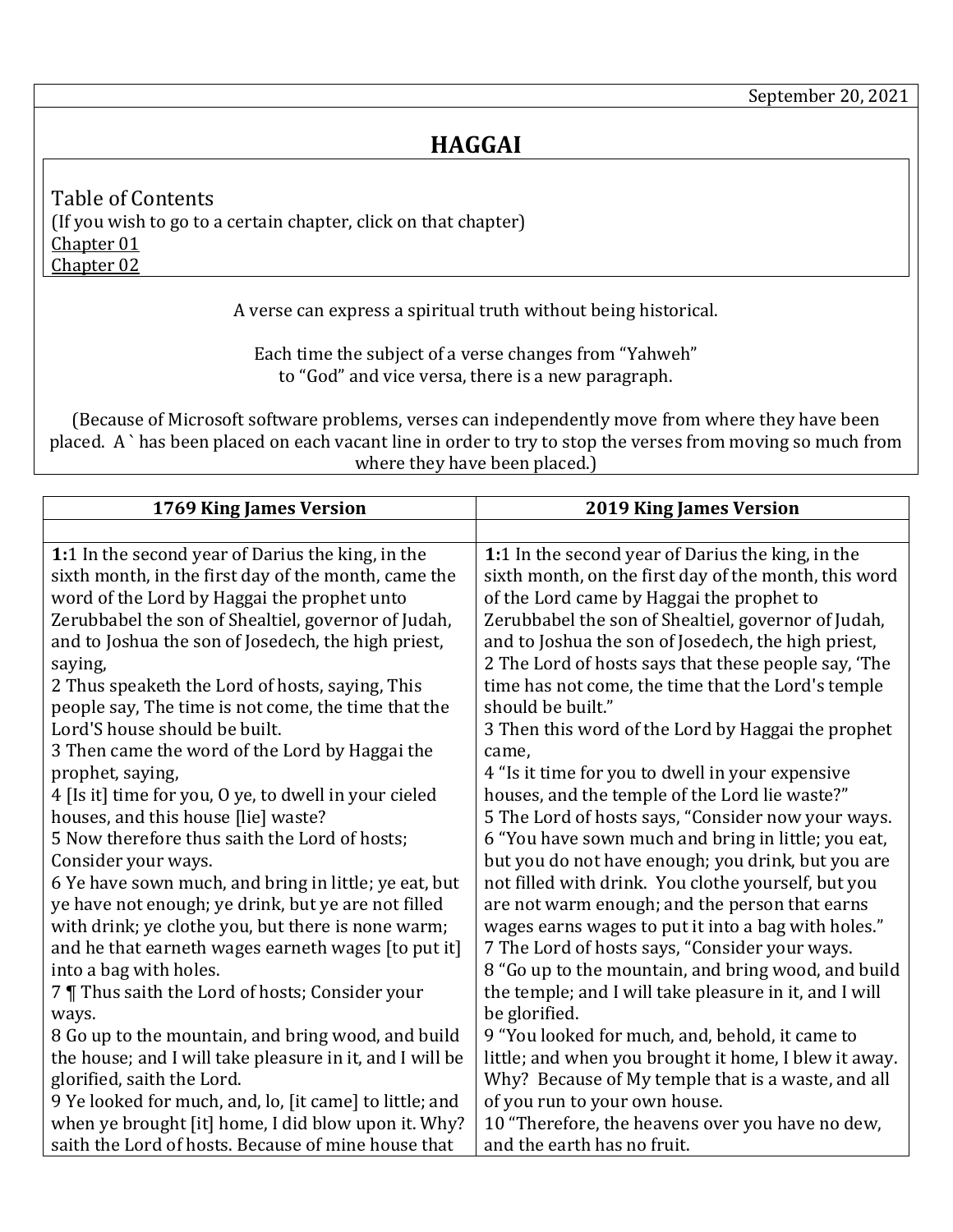<span id="page-1-0"></span>

| [is] waste, and ye run every man unto his own                                | 11 "And I called for a drought upon the land, upon                                   |
|------------------------------------------------------------------------------|--------------------------------------------------------------------------------------|
| house.                                                                       | the mountains, upon the grain, upon the new wine,                                    |
| 10 [Therefore the heaven over you is stayed from                             | upon the olive oil, upon that which the ground                                       |
| dew, and the earth is stayed [from] her fruit.                               | brings forth, upon people, upon cattle, and upon all                                 |
| 11 And I called for a drought upon the land, and                             | the labor of the hands."                                                             |
| upon the mountains, and upon the corn, and upon                              | 12 Zerubbabel the son of Shealtiel, and Joshua the                                   |
| the new wine, and upon the oil, and upon [that]                              | son of Josedech, the high priest, with all the                                       |
| which the ground bringeth forth, and upon men,                               | remnant of the people obeyed the voice of the Lord                                   |
| and upon cattle, and upon all the labour of the                              | their God and the words of Haggai the prophet, as                                    |
| hands.]                                                                      | the Lord their God had sent him and the people                                       |
| 12   Then Zerubbabel the son of Shealtiel, and                               | were in awe of the Lord.                                                             |
| Joshua the son of Josedech, the high priest, with all                        | 13 Then Haggai the Lord's messenger shared this                                      |
| the remnant of the people, obeyed the voice of the                           | Lord's message to the people, "I am with you, says                                   |
| Lord their God, and the words of Haggai the                                  | the Lord."                                                                           |
| prophet, as the Lord their God had sent him, and the                         | 14 And the Lord stirred up the spirit of Zerubbabel                                  |
| people did [fear before the Lord.]                                           | the son of Shealtiel, governor of Judah, and the spirit                              |
| 13 Then spake Haggai the Lord'S messenger in the                             | of Joshua the son of Josedech, the high priest, and                                  |
|                                                                              |                                                                                      |
| Lord'S message unto the people, saying, I am with                            | the spirit of all the remnant of the people. And they                                |
| you, saith the Lord.                                                         | came and began work on the temple of the Lord of                                     |
| 14 And the Lord stirred up the spirit of Zerubbabel                          | hosts, their God                                                                     |
| the son of Shealtiel, governor of Judah, and the spirit                      | 15 on the twenty-fourth day of the sixth month, in                                   |
| of Joshua the son of Josedech, the high priest, and                          | the second year of Darius the king.                                                  |
| the spirit of all the remnant of the people; and they                        |                                                                                      |
| came and did work in the house of the Lord of hosts,                         |                                                                                      |
| their God,                                                                   | $\cdot$                                                                              |
| 15 In the four and twentieth day of the sixth month,                         | $\overline{\phantom{0}}$                                                             |
| in the second year of Darius the king.                                       |                                                                                      |
|                                                                              |                                                                                      |
| 2:1 In the seventh month, in the one and twentieth                           | 2:1 In the seventh month, on the twenty-first day of                                 |
| day of the month, came the word of the Lord by the                           |                                                                                      |
|                                                                              | the month, this word of the Lord came by the                                         |
| prophet Haggai, saying,                                                      | prophet Haggai,                                                                      |
| 2 Speak now to Zerubbabel the son of Shealtiel,                              | 2 "Say now to Zerubbabel the son of Shealtiel,                                       |
| governor of Judah, and to Joshua the son of                                  | governor of Judah, and to Joshua the son of                                          |
| Josedech, the high priest, and to the residue of the                         | Josedech, the high priest, and to the residue of the                                 |
| people, saying,                                                              | people,                                                                              |
| 3 Who is left among you that saw this house in her                           | 3 "Who is left among you that saw this temple in                                     |
| first glory? and how do ye see it now? is it not in                          | her first glory? And how do you see it now? Is it                                    |
| your eyes in comparison of it as nothing?                                    | almost as nothing now in your eyes?"                                                 |
| 4 Yet now be strong, O Zerubbabel, saith the Lord;                           | 4 God says, "Yet now be strong, O Zerubbabel, and                                    |
| and be strong, O Joshua, son of Josedech, the high                           | be strong, O Joshua, son of Josedech, the high priest;                               |
| priest; and be strong, all ye people of the land, saith                      | and be strong, all you people of the land and work.                                  |
| the Lord, and work: for I am with you, saith the Lord                        | For I, God, am with you.                                                             |
| of hosts:                                                                    | 5 "According to the word that I covenanted with you                                  |
| 5 According to the word that I covenanted with you                           | when you came out of Egypt, so My spirit remains                                     |
| when ye came out of Egypt, so my spirit remaineth<br>among you: fear ye not. | among you; Do not be afraid."<br>6 The Lord God of hosts says, "Yet once in a little |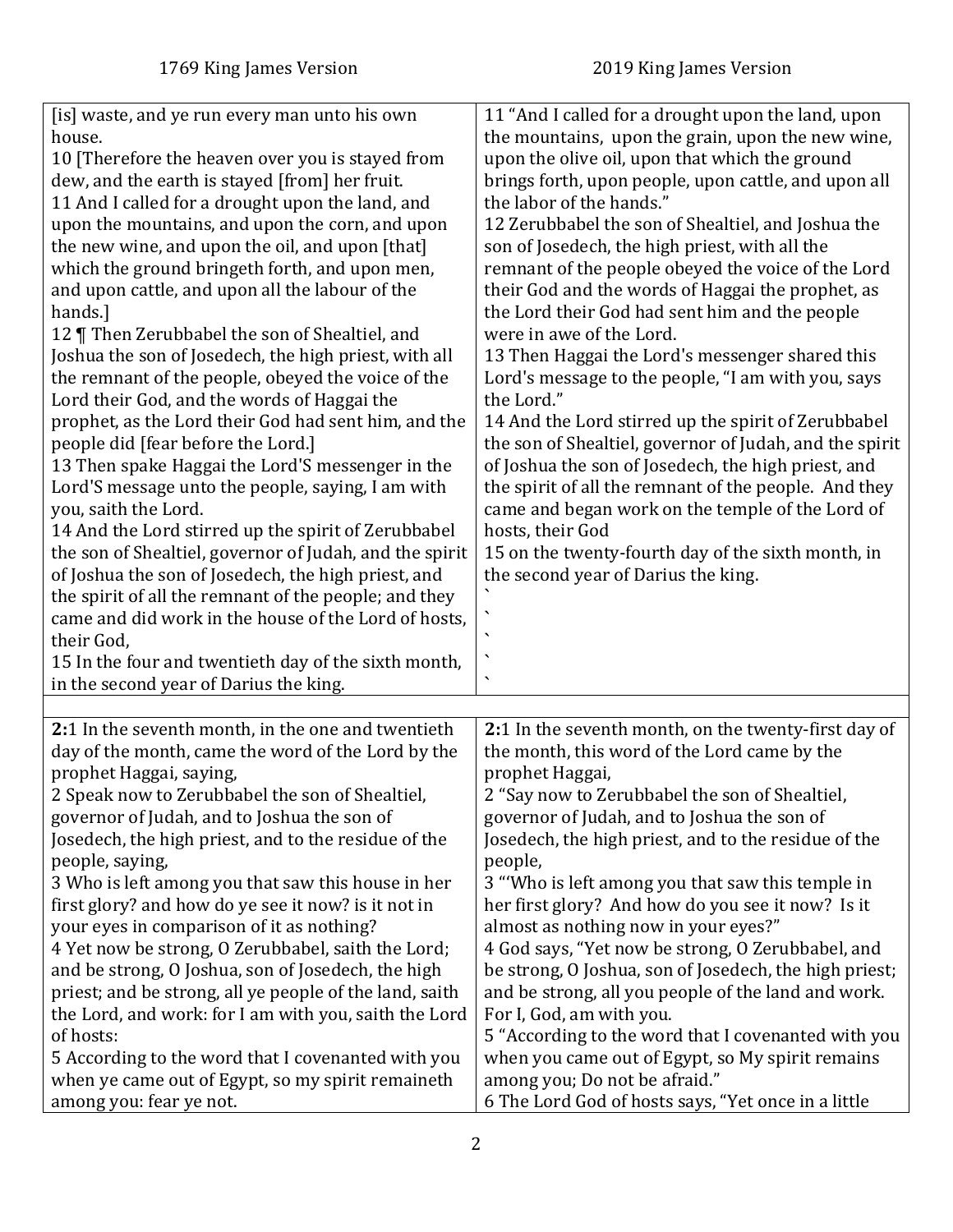| 6 For thus saith the Lord of hosts; Yet once, it is a  | while, I will shake the heavens, the earth, the sea,    |
|--------------------------------------------------------|---------------------------------------------------------|
| little while, and I will shake the heavens, and the    | and the dry land.                                       |
| earth, and the sea, and the dry land;                  | 7 "And I will shake all nations, and the desire of all  |
| 7 And I will shake all nations, and the desire of all  | nations shall come; and I will fill this temple with    |
| nations shall come: and I will fill this house with    | glory.                                                  |
| glory, saith the Lord of hosts.                        | 8 "The silver is Mine, and the gold is Mine."           |
| 8 The silver is mine, and the gold is mine, saith the  | 9 The Lord of hosts says, "The glory of this latter     |
| Lord of hosts.                                         | temple shall be greater than of the former, and in      |
| 9 The glory of this latter house shall be greater than | this place I will give peace."                          |
| of the former, saith the Lord of hosts: and in this    | 10 On the twenty-fourth day of the ninth month, in      |
| place will I give peace, saith the Lord of hosts.      | the second year of Darius, this word of the Lord        |
| 10 $\P$ In the four and twentieth day of the ninth     | came by Haggai the prophet.                             |
| month, in the second year of Darius, came the word     | 11 "The Lord of hosts says, 'Ask now the priests        |
| of the Lord by Haggai the prophet, saying,             | concerning the law, saying,                             |
| 11 Thus saith the Lord of hosts; Ask now the priests   | 12 "If one has holy flesh from a sacrifice in a fold of |
| concerning the law, saying,                            | his robe, and with his robe touches bread, or cooked    |
| 12 If one bear holy flesh in the skirt of his garment, | food, or wine, or olive oil, or any meat, shall it be   |
| and with his skirt do touch bread, or pottage, or      | made holy?' And the priests answered, 'No.""            |
| wine, or oil, or any meat, shall it be holy? And the   | 13 Then Haggai said, "If one who has been made          |
| priests answered and said, No.                         | ritually impure by a dead body touches any of these,    |
| 13 Then said Haggai, If one that is unclean by a dead  | shall it be made ritually impure?" And the priests      |
| body touch any of these, shall it be unclean? And the  | answered, "Yes, it shall be ritually impure."           |
| priests answered and said, It shall be unclean.        | 14 Then Haggai said, "The Lord says, 'So are these      |
| 14 Then answered Haggai, and said, So is this          | people, and so is this nation before Me; and so is      |
| people, and so is this nation before me, saith the     | every work of their hands. Thus that which they         |
| Lord; and so is every work of their hands; and that    | offer on the altar is ritually impure because it is not |
| which they offer there is unclean.                     | offered in My temple.                                   |
| 15 And now, I pray you, consider from this day and     | 15 "And now, I pray you, consider the days before a     |
| upward, from before a stone was laid upon a stone      | stone was laid upon a stone to build the foundation     |
| in the temple of the Lord:                             | of the temple of the Lord.                              |
| 16 Since those days were, when one came to an          | 16 "In those days when one came to a heap of what       |
| heap of twenty measures, there were but ten: when      | should have been twenty measures of grain, there        |
| one came to the pressfat for to draw out fifty vessels | were only ten. When one came to draw fifty gallons      |
| out of the press, there were but twenty.               | of wine out of the vat, he found only twenty.           |
| 17 I smote you with blasting and with mildew and       | 17 "I struck you with blasting, with mildew, and        |
| with hail in all the labours of your hands; yet ye     | with hail in all the labors of your hands; yet you did  |
| turned not to me, saith the Lord.]                     | not turn to Me, the Lord.                               |
| 18 Consider now from this day and upward, from         | 18 "Consider now from this day forward, from the        |
| the four and twentieth day of the ninth month, even    | twenty-fourth day of the ninth month, even from         |
| from the day that the foundation of the Lord'S         | the day that the foundation of the Lord's temple was    |
| temple was laid, consider it.                          | laid, consider it.                                      |
| 19 Is the seed yet in the barn? yea, as yet the vine,  | 19 "Though the seed is still in the barn, though the    |
| and the fig tree, and the pomegranate, and the olive   | vine, the fig tree, the pomegranate, and the olive      |
| tree, hath not brought forth: from this day will I     | tree have not brought forth yet, from this day          |
| bless you.                                             | forward I will bless you.""                             |
| 20 $\P$ And again the word of the Lord came unto       | 20 And this word of the Lord came to Haggai on the      |